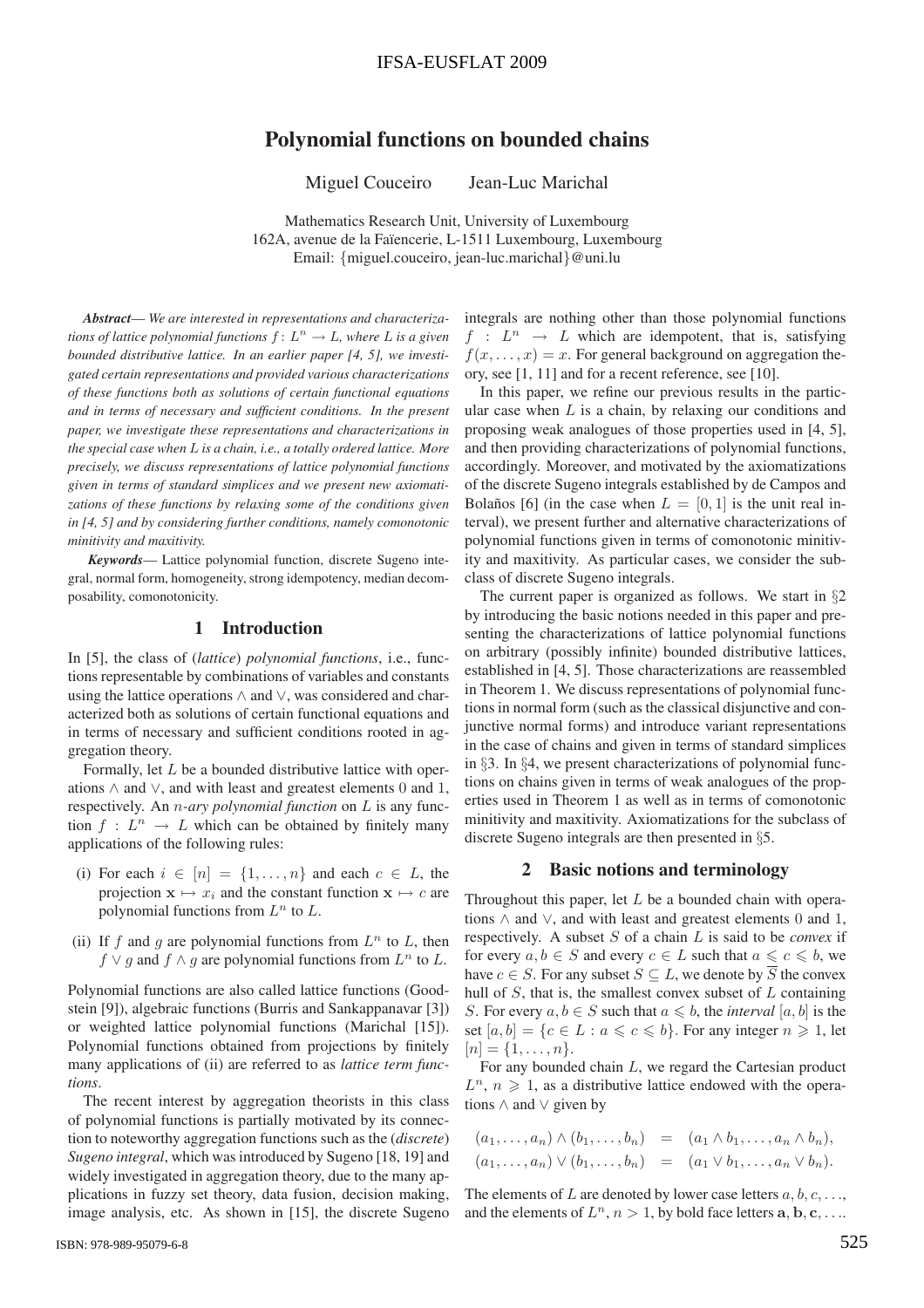We also use **0** and **1** to denote the least element and greatest element, respectively, of  $L^n$ . For  $c \in L$  and  $\mathbf{x} = (x_1, \ldots, x_n) \in$  $L^n$ , set

$$
\mathbf{x} \wedge c = (x_1 \wedge c, \dots, x_n \wedge c)
$$
 and  $\mathbf{x} \vee c = (x_1 \vee c, \dots, x_n \vee c).$ 

The *range* of a function  $f: L^n \to L$  is defined by  $\mathcal{R}_f =$  ${f(\mathbf{x}) : \mathbf{x} \in L^n}$ . A function  $f: L^n \to L$  is said to be *nondecreasing* (*in each variable*) if, for every  $\mathbf{a}, \mathbf{b} \in L^n$  such that  $\mathbf{a} \leqslant \mathbf{b}$ , we have  $f(\mathbf{a}) \leqslant f(\mathbf{b})$ . Note that if f is nondecreasing, then  $\overline{\mathcal{R}}_f = [f(\mathbf{0}), f(\mathbf{1})].$ 

Let S be a nonempty subset of L. A function  $f: L^n \to L$ is said to be

- *S*-idempotent if for every  $c \in S$ , we have  $f(c, ..., c) = c$ .
- *S*-min homogeneous if for every  $x \in L^n$  and  $c \in S$ ,

$$
f(\mathbf{x} \wedge c) = f(\mathbf{x}) \wedge c. \tag{1}
$$

• *S*-max homogeneous if for every  $x \in L^n$  and  $c \in S$ ,

$$
f(\mathbf{x} \lor c) = f(\mathbf{x}) \lor c. \tag{2}
$$

• *horizontally S*-minitive if for every  $x \in L^n$  and  $c \in S$ ,

$$
f(\mathbf{x}) = f(\mathbf{x} \lor c) \land f([\mathbf{x}]^c), \tag{3}
$$

where  $[\mathbf{x}]^c$  is the *n*-tuple whose *i*th component is 1, if  $x_i \geq c$ , and  $x_i$ , otherwise.

• *horizontally S*-maxitive if for every  $x \in L^n$  and  $c \in S$ ,

$$
f(\mathbf{x}) = f(\mathbf{x} \wedge c) \vee f([\mathbf{x}]_c), \tag{4}
$$

where  $[\mathbf{x}]_c$  is the *n*-tuple whose *i*th component is 0, if  $x_i \leq c$ , and  $x_i$ , otherwise.

• *median decomposable* if, for every  $x \in L^n$  and  $k \in [n]$ ,

$$
f(\mathbf{x}) = \text{median}\left(f(\mathbf{x}_k^0), x_k, f(\mathbf{x}_k^1)\right),\tag{5}
$$

where median $(x, y, z)=(x \wedge y) \vee (y \wedge z) \vee (z \wedge x)$  and  $\mathbf{x}_k^c = (x_1, \ldots, x_{k-1}, c, x_{k+1}, \ldots, x_n)$  for  $c \in L$ .

• *strongly idempotent* if, for every  $x \in L^n$  and  $k \in [n]$ ,

$$
f(x_1,\ldots,x_{k-1},f(\mathbf{x}),x_{k+1},\ldots,x_n)=f(\mathbf{x}).
$$

*Remark* 1. In the case when  $S = L$  is the real interval [0, 1], the concepts of S-min and S-max homogeneity were introduced by Fodor and Roubens [8] to specify certain classes of aggregation functions, and the concept of horizontal Smaxitivity was introduced by Benvenuti et al. [2] as a general property of the Sugeno integral. The concept of median decomposability was introduced in [15] and that of strong idempotency in [4, 5] as properties of polynomial functions.

We say that a function  $f: L^n \to L$  has a *componentwise convex range* if either  $n = 1$  and f has a convex range, or  $n >$ 1 and for every  $\mathbf{a} = (a_1, \dots, a_n) \in L^n$  and every  $k \in [n]$ , the unary function  $f_{\mathbf{a}}^k : L \to L$ , given by  $f_{\mathbf{a}}^k(x) = f(\mathbf{a}_k^x)$  has a convex range.

The following theorem reassembles the various characterizations of polynomial functions, established in [4], in the particular case when  $L$  is a bounded chain.

**Theorem 1.** Let  $f: L^n \to L$  be a function. The following *conditions are equivalent:*

- *(i)* f *is a polynomial function.*
- *(ii)* f *is median decomposable.*
- *(iii)* f *is nondecreasing, strongly idempotent, has a convex range and a componentwise convex range.*
- *(iv)* f *is nondecreasing*,  $\overline{\mathcal{R}}_f$ *-min homogeneous, and*  $\overline{\mathcal{R}}_f$ *-max homogeneous.*
- (v) f *is nondecreasing*,  $\overline{\mathcal{R}}_f$ -min homogeneous, and horizon*tally*  $\overline{\mathcal{R}}_f$ *-maxitive.*
- *(vi)* f *is nondecreasing, horizontally*  $\overline{\mathcal{R}}_f$ *-minitive, and*  $\overline{\mathcal{R}}_f$ *max homogeneous.*
- *(vii)* f *is nondecreasing,*  $\overline{\mathcal{R}}_f$ -idempotent, horizontally  $\overline{\mathcal{R}}_f$ *minitive, and horizontally*  $\overline{\mathcal{R}}_f$ *-maxitive.*

## 3 Representations of polynomial functions

Polynomial functions are known to be exactly those functions which can be represented by formulas in disjunctive and conjunctive normal forms. This fact was first observed by Goodstein [9] who, in fact, showed that each polynomial function  $f: L^n \to L$  is uniquely determined by its restriction to  ${0, 1}^n$ . For a recent reference, see Rudeanu [17].

In this section we recall and refine some known results concerning normal forms of polynomial functions and, in the special case when  $L$  is a chain, we present variant representations given in terms of standard simplices of  $L^n$ .

The following three results are due to Goodstein [9].

Corollary 2. *Every polynomial function is completely determined by its restriction to*  $\{0, 1\}^n$ *.* 

**Corollary 3.** *A function*  $g: \{0, 1\}^n \rightarrow L$  *can be extended to a polynomial function*  $f: L^n \to L$  *if and only if it is nondecreasing. In this case, the extension is unique.*

**Proposition 4.** Let  $f: L^n \to L$  be a function. The following *conditions are equivalent:*

- *(i)* f *is a polynomial function.*
- *(ii)* There exists  $\alpha: 2^{[n]} \rightarrow L$  *such that*

$$
f(\mathbf{x}) = \bigvee_{I \subseteq [n]} (\alpha(I) \wedge \bigwedge_{i \in I} x_i).
$$

*(iii)* There exists  $\beta$ :  $2^{[n]} \rightarrow L$  *such that* 

$$
f(\mathbf{x}) = \bigwedge_{I \subseteq [n]} (\beta(I) \vee \bigvee_{i \in I} x_i).
$$

We shall refer to the expressions given in  $(ii)$  and  $(iii)$  of Proposition 4 as the *disjunctive normal form* (DNF) representation and the *conjunctive normal form* (CNF) representation, respectively, of the polynomial function f.

*Remark* 2. By requiring  $\alpha$  and  $\beta$  to be nonconstant functions from  $2^{[n]}$  to  $\{0,1\}$  and satisfying  $\alpha(\emptyset)=0$  and  $\beta(\emptyset)=1$ , respectively, we obtain the analogue of Proposition 4 for term functions.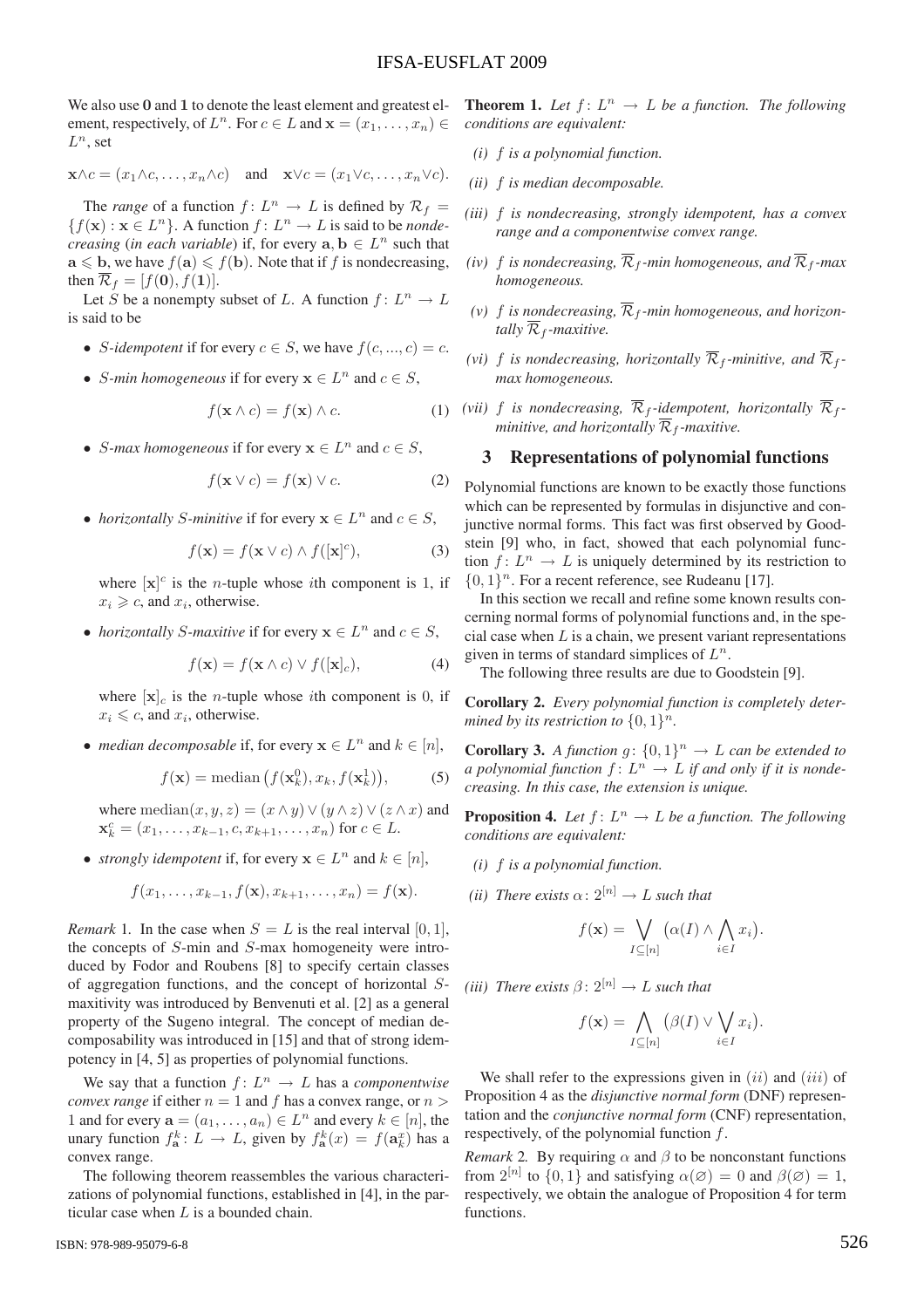,

For each polynomial function  $f: L^n \to L$ , set

$$
DNF(f) = \left\{ \alpha \in L^{2^{[n]}} : f(\mathbf{x}) = \bigvee_{I \subseteq [n]} \left( \alpha(I) \wedge \bigwedge_{i \in I} x_i \right) \right\},
$$
  
\n
$$
CNF(f) = \left\{ \beta \in L^{2^{[n]}} : f(\mathbf{x}) = \bigwedge_{I \subseteq [n]} \left( \beta(I) \vee \bigvee_{i \in I} x_i \right) \right\}.
$$

A complete description of the sets  $DNF(f)$  and  $CNF(f)$  can be found in [5, §3.1]. As we are concerned by the case when  $L$  is a chain, we recall the description only in this special case; see [15, §3].

For each  $I \subseteq [n]$ , let  $e_I$  be the element of  $L^n$  whose ith component is 1, if  $i \in I$ , and 0, otherwise. Let  $\alpha_f : 2^{[n]} \rightarrow$ L be the function given by  $\alpha_f(I) = f(e_I)$  and consider the function  $\alpha_f^*: 2^{[n]} \to L$  defined by

$$
\alpha_f^*(I) = \begin{cases} \alpha_f(I), & \text{if } \bigvee_{J \subsetneq I} \alpha_f(J) < \alpha_f(I), \\ 0, & \text{otherwise.} \end{cases}
$$

Dually, Let  $\beta_f$ :  $2^{[n]} \rightarrow L$  be the function given by  $\beta_f(I) =$  $f(\mathbf{e}_{[n]\setminus I})$  and consider the function  $\beta_f^*: 2^{[n]} \to L$  defined by

$$
\beta_f^*(I) = \begin{cases} \beta_f(I), & \text{if } \bigwedge_{J \subsetneq I} \beta_f(J) > \beta_f(I), \\ 1, & \text{otherwise.} \end{cases}
$$

**Proposition 5.** Let  $f: L^n \to L$  be a polynomial function. *Then*

- (*i*)  $DNF(f) = [\alpha_f^*, \alpha_f]$  and f has a unique DNF representation if and only if  $\bigvee_{J\subsetneq I}\alpha_f(J)<\alpha_f(I)$  for every  $I \subseteq [n]$ ,
- (*ii*)  $CNF(f) = [\beta_f, \beta_f^*]$  and f has a unique CNF repre*sentation if and only if*  $\bigwedge_{J \subsetneq I} \beta_f(J) > \beta_f(I)$  *for every*  $I \subseteq [n]$ .

*In particular,*  $\alpha_f$  *and*  $\beta_f$  *are the unique isotone and antitone, respectively, maps in DNF*(f) *and CNF*(f)*, respectively.*

In the case of chains, the DNF and CNF representations of polynomial functions  $f: L^n \to L$  can be refined and given in terms of standard simplices of  $L^n$  (see Proposition 6 below). Recall that

median
$$
(x_1,...,x_{2n+1})
$$
 =  $\bigvee_{\substack{I \subseteq [2n+1] \\ |I|=n+1}} \bigwedge_{i \in I} x_i$ .

Let  $\sigma$  be a permutation on [n]. The *standard simplex* of  $L^n$ associated with  $\sigma$  is the subset  $L_{\sigma}^{n} \subset L^{n}$  defined by

$$
L_{\sigma}^{n} = \{ (x_1, \ldots, x_n) \in L^n : x_{\sigma(1)} \leqslant \cdots \leqslant x_{\sigma(n)} \}.
$$

For each  $i \in [n]$ , define  $S_{\sigma}^{\uparrow}(i) = {\sigma(i), \ldots, \sigma(n)}$  and  $S^{\downarrow}_{\sigma}(i) = {\sigma(1), \ldots, \sigma(i)}$ . As a matter of convenience, set  $S_{\sigma}^{\dagger}(n+1) = S_{\sigma}^{\dagger}(0) = \varnothing.$ 

**Proposition 6.** Let  $f: L^n \to L$  be a function. The following *conditions are equivalent:*

*(i)* f *is a polynomial function.*

ISBN: 978-989-95079-6-8

*(ii)* For any permutation  $\sigma$  on  $[n]$  and every  $\mathbf{x} \in L^n_{\sigma}$ , we have

$$
f(\mathbf{x})
$$
  
= 
$$
\bigvee_{i \in [n+1]} (\alpha_f(S^{\uparrow}_{\sigma}(i)) \wedge x_{\sigma(i)})
$$
  
= 
$$
\bigwedge_{i \in [n+1]} (\alpha_f(S^{\uparrow}_{\sigma}(i)) \vee x_{\sigma(i-1)})
$$
  
= median  $(x_1, ..., x_n, \alpha_f(S^{\uparrow}_{\sigma}(1)), ..., \alpha_f(S^{\uparrow}_{\sigma}(n+1))),$   
where  $x_{\sigma(0)} = 0$  and  $x_{\sigma(n+1)} = 1$ .

*(iii)* For any permutation  $\sigma$  on  $[n]$  and every  $\mathbf{x} \in L^n_{\sigma}$ , we have

$$
f(\mathbf{x})
$$
  
= 
$$
\bigvee_{i \in [n+1]} (\beta_f(S^{\downarrow}_{\sigma}(i-1)) \wedge x_{\sigma(i)})
$$
  
= 
$$
\bigwedge_{i \in [n+1]} (\beta_f(S^{\downarrow}_{\sigma}(i-1)) \wedge x_{\sigma(i-1)})
$$
  
= median  $(x_1, \ldots, x_n, \beta_f(S^{\downarrow}_{\sigma}(0)), \ldots, \beta_f(S^{\downarrow}_{\sigma}(n)))$ ,

*where*  $x_{\sigma(0)} = 0$  *and*  $x_{\sigma(n+1)} = 1$ *.* 

*Remark* 3. The equivalence between  $(i)$  and  $(ii)$  of Proposition 6 was already observed in [15, §5]. Prior to this, Propositions 5 and 6 were already established in [14] for idempotent polynomial functions (discrete Sugeno integrals) in the case when L is the unit real interval  $[0, 1]$ ; see also  $[13, 84.3]$ .

## 4 Characterizations of polynomial functions

In this section, we propose weak analogues of the properties used in Theorem 1 and provide characterizations of polynomial functions on chains, accordingly. Moreover, we introduce further properties, namely, comonotonic minitivity and maxitivity, which we then use to provide further characterizations of polynomial functions.

For integers  $0 \leq p \leq q \leq n$ , define  $L_n^{(p,q)} = {\mathbf{x}} \in$  $L^n: |\{x_1, \ldots, x_n\} \cap \{0, 1\}| \geqslant p$  and  $|\{x_1, \ldots, x_n\}| \leqslant q\}.$ For instance,  $L_n^{(0,2)}$  is the set of Boolean vectors of  $L^n$  that are two-sided trimmed by constant vectors, that is

$$
L_n^{(0,2)} = \bigcup_{\substack{\mathbf{e} \in \{0,1\}^n \\ c, d \in L}} \{\text{median}(c, \mathbf{e}, d)\},
$$

where the median is taken componentwise.

#### *4.1 Weak homogeneity*

Let  $S$  be a nonempty subset of  $L$ . We say that a function  $f: L^n \to L$  is *weakly S-min homogeneous* (resp. *weakly Smax homogeneous*) if (1) (resp. (2)) holds for every  $\mathbf{x} \in L_n^{(0,2)}$ and every  $c \in S$ .

For every integer  $m \ge 1$ , every  $x \in L^m$ , and every  $f: L^n \to L$ , we define  $\langle x \rangle_f \in L^m$  as the *m*-tuple

$$
\langle \mathbf{x} \rangle_f = \text{median}(f(\mathbf{0}), \mathbf{x}, f(\mathbf{1})),
$$

where the right-hand side median is taken componentwise. As observed in [5], for every nonempty subset  $S \subseteq L$ , we have that  $f$  is  $S$ -min homogeneous and  $S$ -max homogeneous if and only if it satisfies

$$
f(\text{median}(r, \mathbf{x}, s)) = \text{median}(r, f(\mathbf{x}), s)
$$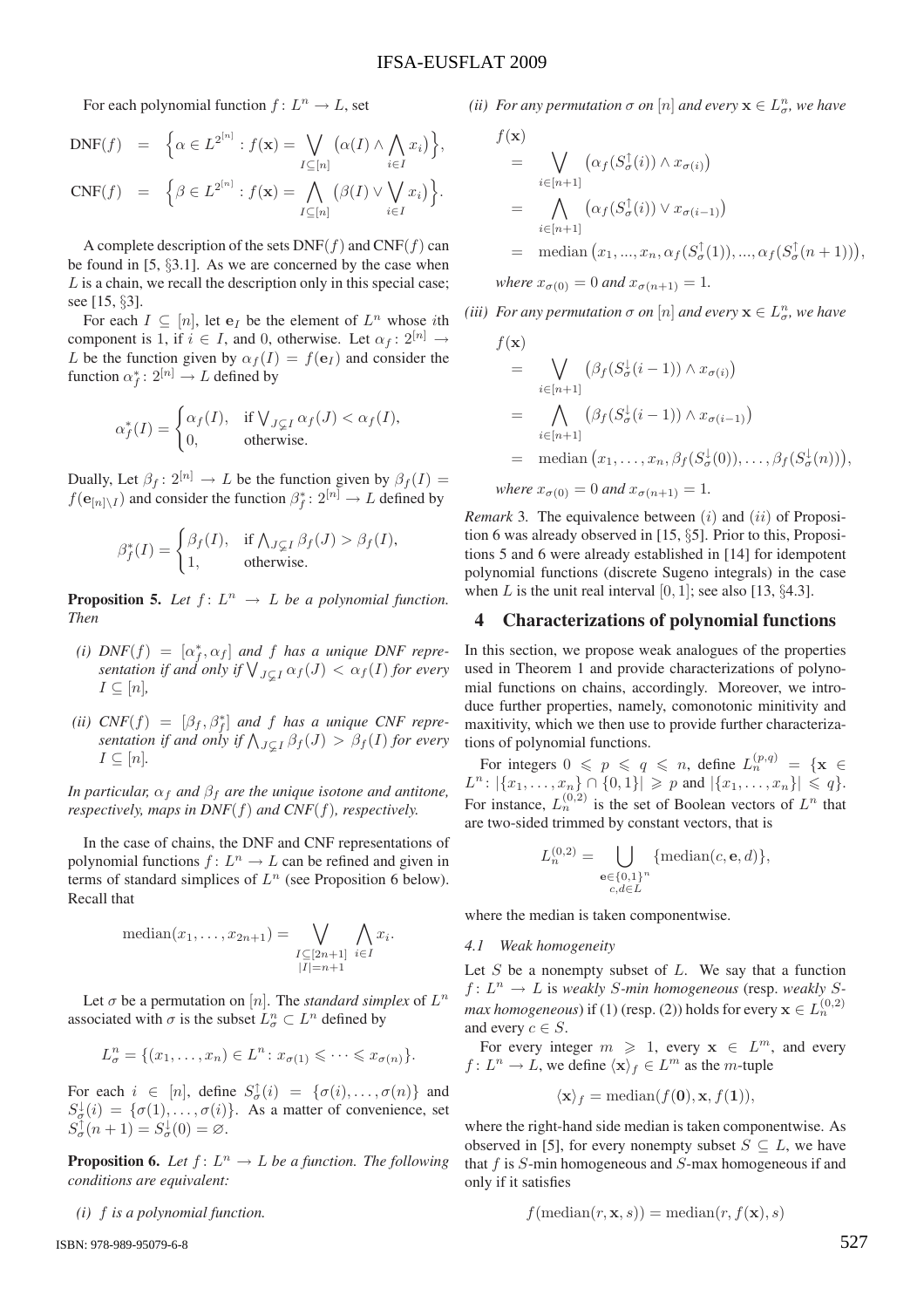for every  $x \in L^n$  and every  $r, s \in S$ . In particular, if  $f(\mathbf{0}), f(\mathbf{1}) \in S$  then, for any  $\mathbf{x} \in L^n$  such that  $f(\mathbf{0}) \leq$  $f(\mathbf{x}) \leq f(\mathbf{1})$ , we have  $f(\mathbf{x}) = f(\langle \mathbf{x} \rangle_f)$ .

It was also shown in [5] that, for every nonempty subset  $S \subseteq L$ , if f is S-min homogeneous and S-max homogeneous, then it is S-idempotent. The following lemma shows that the weak analogue also holds.

**Lemma 7.** Let S be a nonempty subset of L. If  $f: L^n \to L$  is *weakly* S*-min homogeneous and weakly* S*-max homogeneous, then it is S*-*idempotent. Moreover, if*  $f(\mathbf{0}), f(\mathbf{1}) \in S$  *then, for*  $\lim_{n \to \infty} x \in L_n^{(0,2)}$  such that  $f(0) \leqslant f(x) \leqslant f(1)$ , we have  $f(\mathbf{x}) = f(\langle \mathbf{x} \rangle_f).$ 

As we are going to see, of particular interest is when  $S =$  $\overline{\mathcal{R}}_f$ . The following result characterizing the class of polynomial functions shows that, in the case of chains, the conditions in  $(iv)$  of Theorem 1 can be replaced with their weak analogues.

**Theorem 8.** *A function*  $f: L^n \to L$  *is a polynomial function if and only if it is nondecreasing, weakly*  $\overline{\mathcal{R}}_f$ -min homoge*neous, and weakly*  $\overline{\mathcal{R}}_f$ *-max homogeneous.* 

*Remark* 4*.* Note that Theorem 8 does not generally hold in the case of bounded distributive lattices. To see this, let  $L =$  $\{0, a, b, 1\}$  where  $a \wedge b = 0$  and  $a \vee b = 1$ , and consider the binary function  $f: L^2 \to L$  defined by

$$
f(x_1, x_2) = \begin{cases} 1, & \text{if } x_1 = 1 \text{ or } x_2 = 1, \\ 1, & \text{if } x_1 = x_2 = b, \\ a, & \text{if } (x_1 = a \text{ and } x_2 \neq 1) \\ \text{or } (x_2 = a \text{ and } x_1 \neq 1), \\ 0, & \text{otherwise.} \end{cases}
$$

It is easy to verify that  $f$  is nondecreasing and both weakly  $\overline{\mathcal{R}}_f$ -min homogeneous and weakly  $\overline{\mathcal{R}}_f$ -max homogeneous, but it is not  $\overline{\mathcal{R}}_f$ -max homogeneous. For instance,  $f(a \vee a, b \vee c)$  $a) = f(a, 1) = 1 \neq a = f(a, b) \vee a$ . Thus, f is not a polynomial function by Theorem 1.

## *4.2 Weak horizontal minitivity and maxitivity*

Let S be a nonempty subset of  $L$ . We say that a function  $f: L^n \to L$  is *weakly horizontally S-minitive* (resp. *weakly horizontally* S-maxitive) if (3) (resp. (4)) holds for every  $\mathbf{x} \in$  $L_n^{(0,2)}$  and every  $c \in S$ .

The following result provides characterizations of the  $n$ -ary polynomial functions on a chain  $L$ , given in terms of weak homogeneity and weak horizontal minitivity and maxitivity.

**Theorem 9.** Let  $f: L^n \to L$  be a function. The following *conditions are equivalent:*

- *(i)* f *is a polynomial function.*
- *(ii)* f *is nondecreasing, weakly*  $\overline{\mathcal{R}}_f$ -min homogeneous, and *weakly*  $\overline{\mathcal{R}}_f$ *-max homogeneous.*
- *(iii)*  $f$  *is nondecreasing, weakly*  $\overline{\mathcal{R}}_f$ *-min homogeneous, and weakly horizontally*  $\overline{\mathcal{R}}_f$ -maxitive.
- *(iv)*  $f$  *is nondecreasing, weakly horizontally*  $\overline{\mathcal{R}}_f$ *-minitive, and weakly*  $\overline{\mathcal{R}}_f$ *-max homogeneous.*
- *(v)* f *is nondecreasing*,  $\overline{\mathcal{R}}_f$ -*idempotent, weakly horizontally*  $\overline{\mathcal{R}}_f$ *-minitive, and weakly horizontally*  $\overline{\mathcal{R}}_f$ *-maxitive.*

#### *4.3 Weak median decomposability*

As we saw in Theorem 1, in the case of distributive lattices L, the *n*-ary polynomial functions on  $L$  are exactly those which satisfy the median decomposition formula (5). As we are going to see, in the case of chains, this condition can be relaxed by restricting the satisfaction of (5) by a function  $f: L^n \to L$ to the vectors of  $L_n^{(0,2)} \cup L_n^{(1,3)}$ . In the latter case, we say that  $f: L^n \to L$  is weakly median decomposable.

**Lemma 10.** Let  $f: L^n \to L$  be a nondecreasing function. If f *is weakly median decomposable, then it is*  $\overline{\mathcal{R}}_f$ -*idempotent.* 

**Proposition 11.** Let  $f: L^n \to L$  be a nondecreasing function. *The following conditions are equivalent:*

- *(i)* f *is weakly median decomposable.*
- (*ii*) f weakly  $\overline{\mathcal{R}}_f$ -min homogeneous and weakly  $\overline{\mathcal{R}}_f$ -max ho*mogeneous.*

*Remark* 5*.* Using the binary function f given in Remark 4, we can see that Proposition 11 does not hold in the general case of bounded distributive lattices. Indeed, as observed, f is nondecreasing and both weakly  $\overline{\mathcal{R}}_f$ -min homogeneous and weakly  $\overline{\mathcal{R}}_f$ -max homogeneous, but  $f(b, b) = 1 \neq b =$ median( $f(0, b), b, f(1, b)$ ) which shows that f is not weakly median decomposable.

From Proposition 11 and Theorem 8, we obtain the following description of polynomial functions given in terms of weak median decomposability.

**Theorem 12.** A nondecreasing function  $f: L^n \to L$  is a poly*nomial function if and only if it is weakly median decomposable.*

*Remark* 6*.* Note that Theorem 12 does not hold if weak median decomposability would have been defined in terms of vectors in  $L_n^{(0,2)}$  only. To see this, let  $L = \{0, c, 1\}$  and consider the following nondecreasing function  $f : L^3 \to L$ , defined by

$$
f(x_1, x_2, x_3) = \begin{cases} 1, & \text{if median}(x_1, x_2, x_3) = 1, \\ c, & \text{if median}(x_1, x_2, x_3) \\ & = x_1 \land x_2 \land x_3 = c, \\ 0, & \text{otherwise.} \end{cases}
$$

It is easy to this that  $f$  is median decomposable for vectors in  $L_n^{(0,2)}$ , but it is not a polynomial function, e.g., we have  $f(0, c, c) = 0$  but  $f(0, 1, 1) \wedge c = c$ .

## *4.4 Strong idempotency and componentwise range convexity*

By Theorem 1, a nondecreasing function  $f: L^n \to L$  is a polynomial function if and only if it is strongly idempotent, has a convex range, and a componentwise convex range. In the case of chains, the condition requiring a convex range becomes redundant, since it becomes a consequence of componentwise range convexity. Thus, we obtain the following characterization, which weakens condition  $(iii)$  of Theorem 1 when  $L$  is a chain.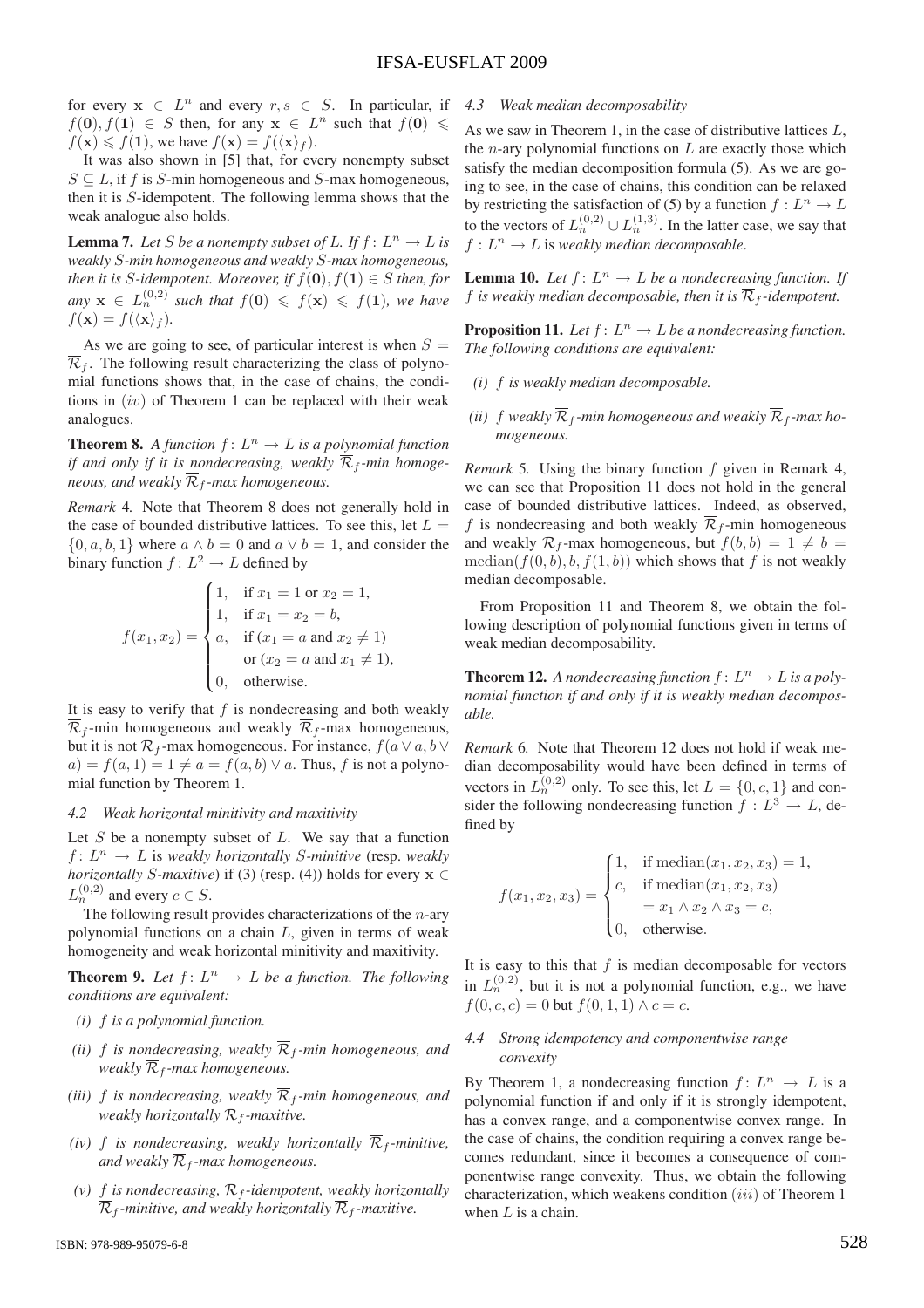**Theorem 13.** A function  $f: L^n \to L$  is a polynomial function *if and only if it is nondecreasing, strongly idempotent, and has a componentwise convex range.*

*Remark* 7*.* None of the conditions provided in Theorem 13 can be dropped off. For instance, let  $L$  be the real interval [0, 1]. Clearly, the unary function  $f(x) = x^2$  is nondecreasing and has a componentwise convex range, but it is not strongly idempotent. On the other hand, the function  $f: L^2 \to L$  defined by

$$
f(x_1, x_2) = \begin{cases} 1, & \text{if } x_1 = x_2 = 1, \\ 0, & \text{otherwise,} \end{cases}
$$

is nondecreasing and strongly idempotent but it does not have a componentwise convex range, e.g., both  $f_1^1$  and  $f_1^2$  do not have convex ranges.

In the special case of real interval lattices, i.e., where  $L =$ [a, b] for reals  $a \leq b$ , the property of having a convex range, as well as the property of having a componentwise convex range, are consequences of continuity. More precisely, for nondecreasing functions  $f : [a, b]^n \to \mathbb{R}$ , being continuous reduces to being continuous in each variable, and this latter property is equivalent to having a componentwise convex range. In fact, since polynomial functions are continuous, the condition of having a componentwise convex range can be replaced in Theorem 13 by continuity in each variable. Also, we can add continuity and replace  $\overline{\mathcal{R}}_f$  by  $\mathcal{R}_f$  in Theorems 8 and 9.

Corollary 14. *Assume that* L *is a bounded real interval* [a, b]*. A function*  $f: L^n \to L$  *is a polynomial function if and only if it is nondecreasing, strongly idempotent, and continuous (in each variable).*

## *4.5 Comonotonic maxitivity and minitivity*

Two vectors  $x$  and  $x'$  in  $L^n$  are said to be *comonotonic* if  $\mathbf{x}, \mathbf{x}' \in L^n_\sigma$  for some permutation  $\sigma$  on [n]. A function  $f: L^n \to L$  is said to be

• *comonotonic minitive* if, for any two comonotonic vectors  $x, x' \in L^n$ , we have

$$
f(\mathbf{x} \wedge \mathbf{x}') = f(\mathbf{x}) \wedge f(\mathbf{x}').
$$

• *comonotonic maxitive* if, for any two comonotonic vectors  $\mathbf{x}, \mathbf{x}' \in L^n$ , we have

$$
f(\mathbf{x} \vee \mathbf{x}') = f(\mathbf{x}) \vee f(\mathbf{x}').
$$

Note that for any  $x \in L^n$  and any  $c \in L$ , we have that **x** and  $(c, \ldots, c)$  are comonotonic and that **x**  $\vee$  *c* and  $[\mathbf{x}]^c$  are comonotonic. These facts lead to the following result.

Lemma 15. *Let* S *be a nonempty subset of* L*. If a function*  $f: L^n \to L$  is comonotonic minitive (resp. comonotonic max*itive), then it is horizontally* S*-minitive (resp. horizontally* S*maxitive). Moreover, if* f *is* S*-idempotent, then it is* S*-min homogeneous (resp.* S*-max homogeneous).*

Let  $\sigma$  be a permutation on [n]. Clearly, every comonotonic minitive (or comonotonic maxitive) function  $f: L^n \to L$  is nondecreasing on the standard simplex  $L_{\sigma}^{n}$ . The following lemma shows that this fact can be extended to the whole domain  $L^n$ .

**Lemma 16.** If  $f: L^n \rightarrow L$  is comonotonic minitive or *comonotonic maxitive, then it is nondecreasing. Furthermore, every nondecreasing unary function is comonotonic minitive and comonotonic maxitive.*

We now have the following characterization of polynomial functions.

**Theorem 17.** Let  $f: L^n \to L$  be a function. The following *conditions are equivalent:*

- *(i)* f *is a polynomial function.*
- *(ii)* f *is weakly*  $\overline{\mathcal{R}}_f$ -min homogeneous and comonotonic *maxitive.*
- (*iii*)  $f$  *is comonotonic minitive and weakly*  $\overline{\mathcal{R}}_f$ -max homoge*neous.*
- *(iv)* f *is*  $\overline{\mathcal{R}}_f$ -*idempotent, weakly horizontally*  $\overline{\mathcal{R}}_f$ -*minitive, and comonotonic maxitive.*
- (*v*)  $f$  *is*  $\mathcal{R}_f$ -idempotent, comonotonic minitive, and weakly *horizontally*  $\mathcal{R}_f$ -maxitive.
- *(vi)*  $f$  *is*  $\overline{\mathcal{R}}_f$ -*idempotent, comonotonic minitive, and comonotonic maxitive.*
- *Remark* 8*.* (i) As already observed in the remark following Theorem 9, the weak horizontal  $\overline{\mathcal{R}}_f$ -minitivity (resp. weak horizontal  $\overline{\mathcal{R}}_f$ -maxitivity) can be replaced with weak horizontal L-minitivity (resp. weak horizontal Lmaxitivity) in the assertions  $(iv)$ – $(v)$  of Theorem 17.
- (ii) The condition requiring  $\overline{\mathcal{R}}_f$ -idempotency is necessary in conditions  $(iv)$ – $(vi)$  of Theorem 17. For instance, let  $L$  be the unit interval  $[0, 1]$ . Clearly, the unary function  $f(x) = x^2$  is nondecreasing and thus comonotonic minitive and comonotonic maxitive. By Lemma 15, it is also horizontally  $\overline{\mathcal{R}}_f$ -minitive and horizontally  $\overline{\mathcal{R}}_f$ -maxitive. However, it is not a polynomial function.
- (iii) The concept of comonotonic vectors appeared as early as 1952 in Hardy et al. [12]. Comonotonic minitivity and maxitivity were introduced in the context of Sugeno integrals in de Campos et al. [7]. An interpretation of these properties was given by Ralescu and Ralescu [16] in the framework of aggregation of fuzzy subsets.

## 5 Discrete Sugeno integrals

In this final section, we consider a noteworthy subclass of polynomial functions, namely, that of discrete Sugeno integrals, and provide its characterizations.

A function  $f: L^n \to L$  is said to be *idempotent* if it is Lidempotent.

Fact 18. *A polynomial function is* {0, 1}*-idempotent if and only if it is idempotent.*

In [15, §4], {0, 1}-idempotent polynomial functions are referred to as *discrete Sugeno integrals*. They coincide exactly with those functions  $S_{\mu} : L^{n} \to L$  for which there is a fuzzy measure  $\mu$  such that

$$
\mathcal{S}_{\mu}(\mathbf{x}) = \bigvee_{I \subseteq [n]} \left( \mu(I) \wedge \bigwedge_{i \in I} x_i \right).
$$